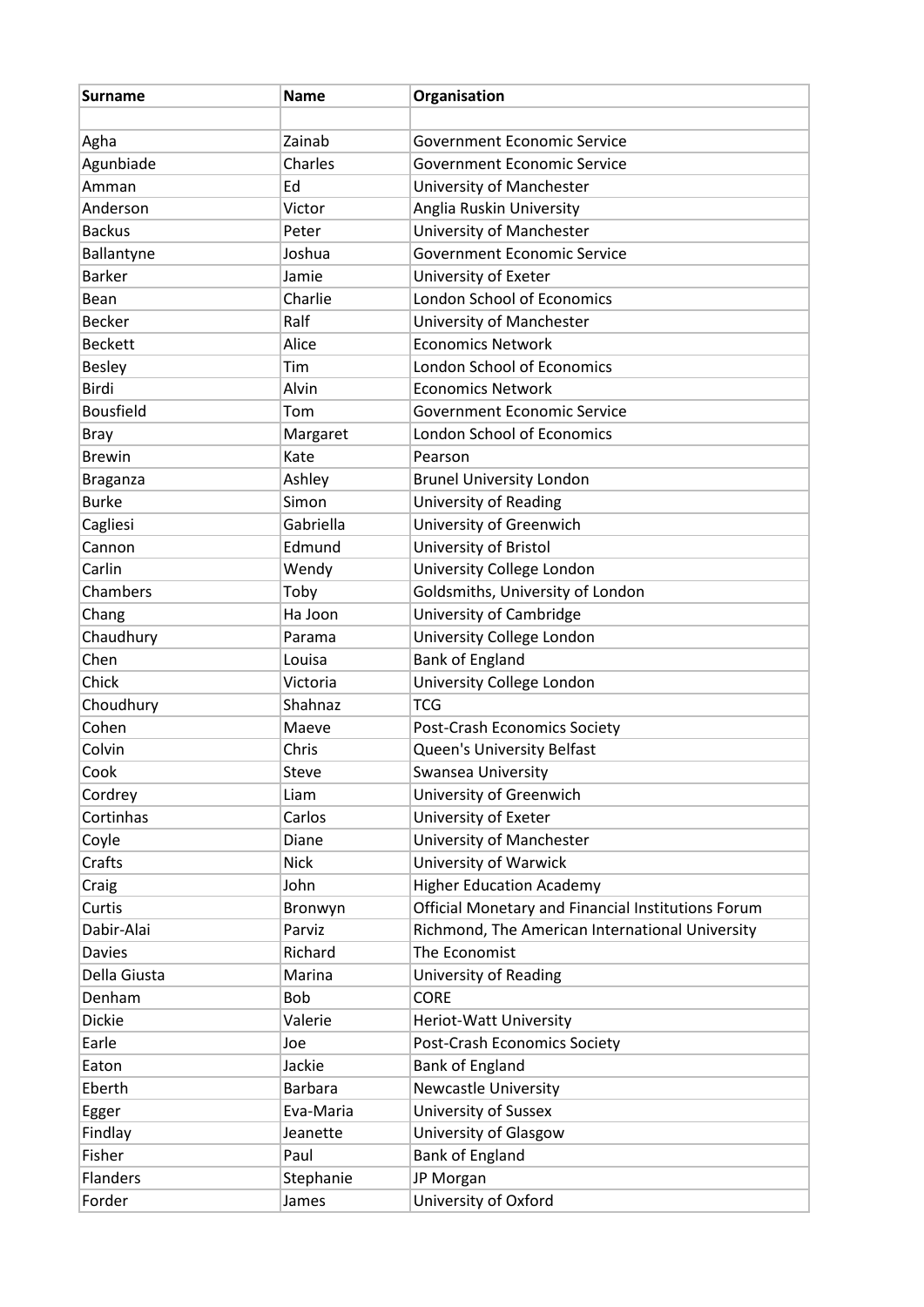| Franklin       | Daniel        | The Economist                              |
|----------------|---------------|--------------------------------------------|
| Ganley         | Joe           | <b>Bank of England</b>                     |
| Gilbert        | Paul          | <b>University of Sussex</b>                |
| Giugliano      | Ferdinando    | <b>Financial Times</b>                     |
| Godden         | Chris         | University of Manchester                   |
| Gowers         | Robin         | Anglia Ruskin University                   |
| Guest          | Jon           | <b>Coventry University</b>                 |
| Gundermann     | Marco         | <b>Cardiff Metropolitan University</b>     |
| Gurney         | Andrew        | <b>Government Economic Service</b>         |
| Haldane        | Andy          | <b>Bank of England</b>                     |
| Harford        | Tim           | <b>Financial Times</b>                     |
| Harwood        | lan           | Society of Business Economists             |
| Haskel         | Jonathan      | <b>Imperial College London</b>             |
| Hedges         | Phil          | University of Westminster                  |
| Henwood        | Frederic      | University College London                  |
| Herrick        | <b>Nick</b>   | <b>Government Economic Service</b>         |
| Holmes         | Hannah-Louise | Manchester Metropolitan University         |
| Holscher       | Jens          | <b>Bournemouth University</b>              |
| Hoyte          | Stefan        | <b>Government Economic Service</b>         |
| Inman          | Phillip       | The Guardian                               |
| <b>Jenkins</b> | Cloda         | University College London                  |
| Jiang          | Chunxia       | Middlesex University London                |
| Juleff         | Linda         | Southampton Solent University              |
| Jung           | Carsten       | <b>Bank of England</b>                     |
| Kapadia        | Sujit         | <b>Bank of England</b>                     |
| Keen           | Stephen       | Kingston University                        |
| Kelly          | Andrew        | <b>Festival of Ideas</b>                   |
| Kennet         | Miriam        | <b>Green Economics Institute</b>           |
| Kirman         | Alan          | Aix Marseille University                   |
| Lait           | Ashley        | <b>Economics Network</b>                   |
| Lima-Matthews  | Jonathan      | <b>British Academy</b>                     |
| Liu            | Lu            | <b>Bank of England</b>                     |
| Lockye         | James         | <b>Association of Corporate Treasurers</b> |
| Lowe           | Jonquil       | The Open University                        |
| Madhusudan     | Acharyya      | <b>Glasgow Caledonian University</b>       |
| Manek          | Kripali       | <b>Government Economic Service</b>         |
| Manning        | Alan          | <b>London School of Economics</b>          |
| Marsden        | Ann           | <b>Greenwich School of Management</b>      |
| McMahon        | Michael       | University of Warwick                      |
| Mearman        | Andrew        | University of the West of England          |
| <b>Miles</b>   | David         | <b>Bank of England</b>                     |
| Millard        | <b>Steve</b>  | <b>Bank of England</b>                     |
| Morgan         | Wyn           | University of Nottingham                   |
| Mouatt         | Simon         | Southampton Solent University              |
| Mullineux      | Andy          | <b>Bournemouth University</b>              |
| Mumford        | Karen         | University of York                         |
| Naylor         | Robin         | University of Warwick                      |
| Negru          | loana         | SOAS, University of London                 |
| Nixon          | Dan           | <b>Bank of England</b>                     |
| Nolan          | Michael       | University of Hull                         |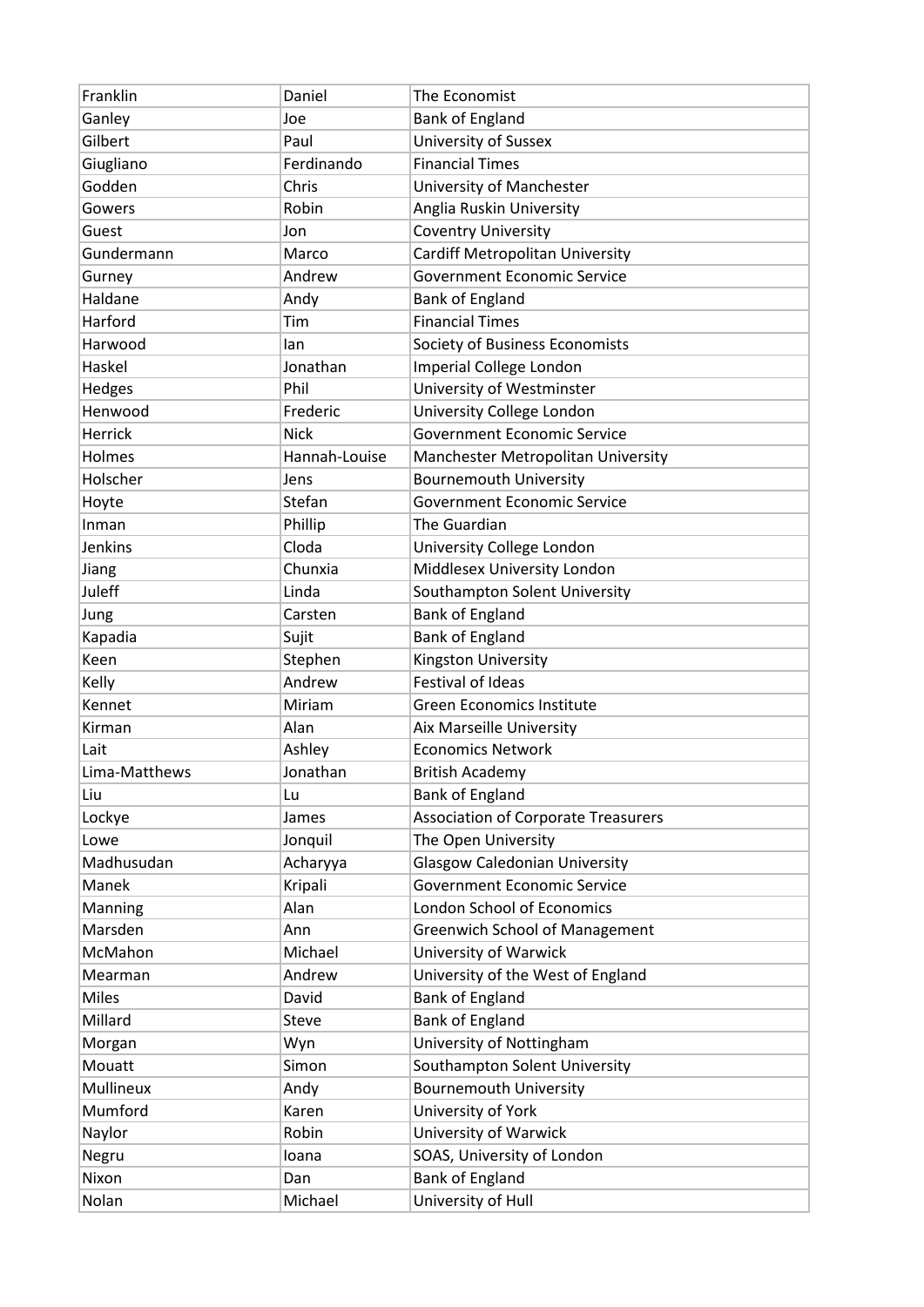| O'Beirne       | Amy            | <b>Festival of Ideas</b>                             |
|----------------|----------------|------------------------------------------------------|
| Onaran         | Ozlem          | University of Greenwich                              |
| Orazbayev      | Sultan         | University College London                            |
| Ormerod        | Paul           | <b>Volterra Partners</b>                             |
| O'Shaughnessy  | Terry          | University of Oxford                                 |
| Overdick       | Karl Ernst     | University College London                            |
| Ozanne         | Adam           | University of London                                 |
| Parashar       | Urvashi        | <b>Government Economic Service</b>                   |
| Parr           | Chris          | <b>Times Higher Education</b>                        |
| Pischke        | Steve          | <b>London School of Economics</b>                    |
| Pentecost      | Eric           | Loughborough University                              |
| Pomorina       | Inna           | <b>Bath Spa University</b>                           |
| Poulter        | Martin         | <b>Economics Network</b>                             |
| Powell         | Jeff           | University of Greenwich                              |
| Prendergast    | Renee          | Queen's University Belfast                           |
| Price          | Simon          | <b>Bank of England</b>                               |
| Proud          | <b>Steve</b>   | University of Bristol                                |
| Pryce          | Vicky          | Author and consultant                                |
| Quilter-Pinner | Harry          | Institute for Public Policy Research                 |
| Quinn          | Natalie Nairi  | University of Oxford                                 |
| Rachel         | Lukasz         | <b>Bank of England</b>                               |
| Radia          | Amar           | <b>Bank of England</b>                               |
| Rajan          | Aniruddha      | <b>Bank of England</b>                               |
| Ramsden        | Dave           | <b>HM Treasury</b>                                   |
| Rich           | Vincent        | University of Westminster                            |
|                |                |                                                      |
| Riley          | Geoff          | <b>Eton College</b>                                  |
| Ring           | Elisabeth      | <b>OCR</b>                                           |
| Rogers         | Jack           | University of Exeter                                 |
| Ross           | Andy           | University of Leeds & Birkbeck, University of London |
| Roswell        | <b>Bridget</b> | <b>Volterra Partners</b>                             |
| Ryan           | Cillian        | De Montfort University                               |
| Sakifio        | Adam           | University of Greenwich                              |
| Scheikh Elard  | Ilaf           | <b>Bank of England</b>                               |
| Shapiro        | Judith         | <b>London School of Economics</b>                    |
| Silberman      | Andrea         | Government Economic Service                          |
| Smith          | Peter          | University of Southampton                            |
| Spielmann      | Christian      | University College London                            |
| Steininger     | <b>Teresa</b>  | University College London                            |
| Stephenson     | Juliette       | University of Exeter                                 |
| <b>Stevens</b> | Margaret       | University of Oxford                                 |
| Stoja          | Evarist        | <b>Bank of England</b>                               |
| Stone-Galilee  | Amber          | <b>Oxford University Press</b>                       |
| Sun            | Jingyu         | King's College London                                |
| Sweeney        | Luke           | <b>Government Economic Service</b>                   |
| Syrrakos       | Dimitrios      | Manchester Metropolitan University                   |
| Teytleboym     | Alex           | Institute for New Economic Thinking                  |
| Toporowski     | Jan            | SOAS, University of London                           |
| Uppal          | Ali            | <b>Government Economic Service</b>                   |
| Vaitilingam    | Romesh         | Royal Economic Society                               |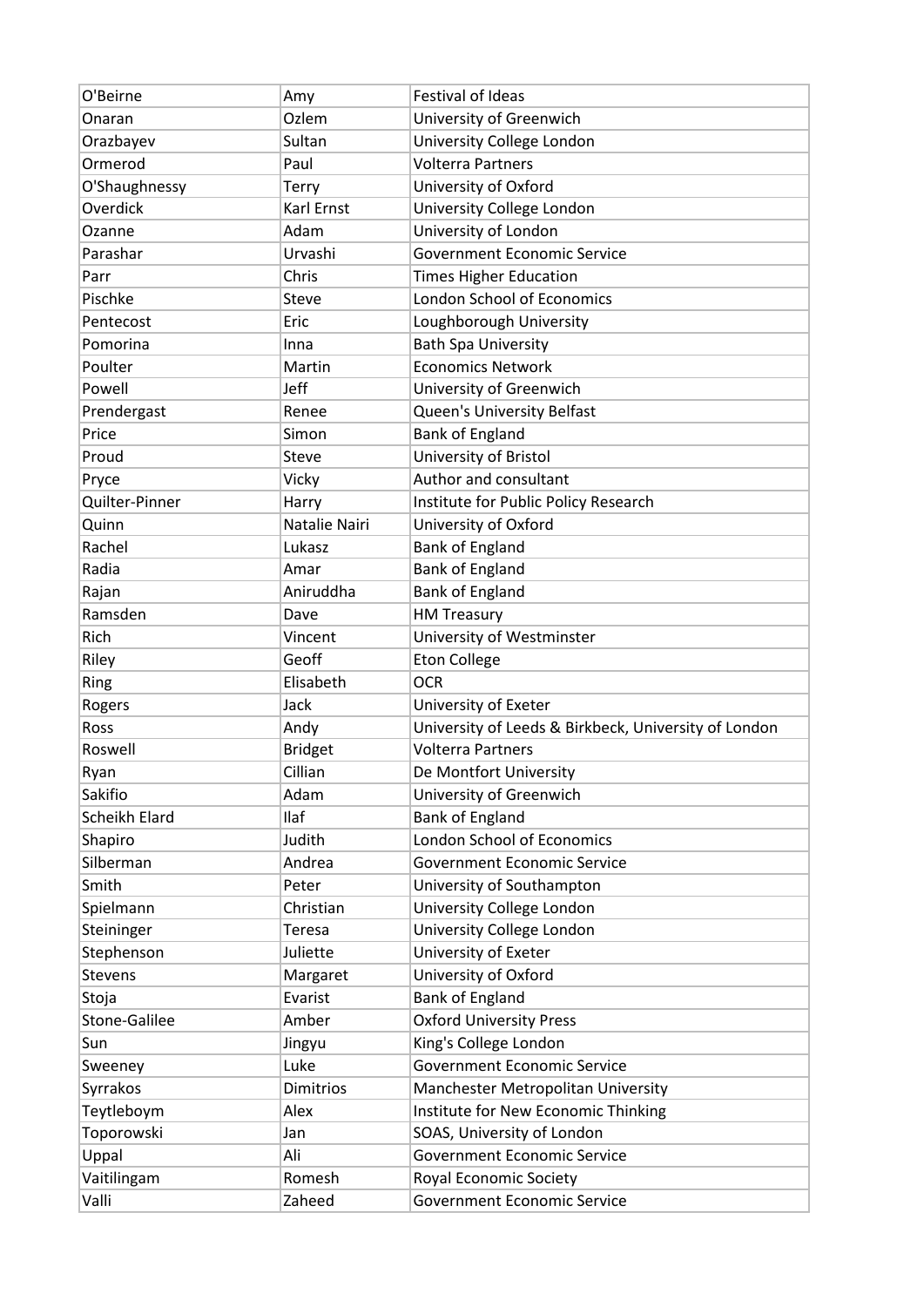| Vertigan              | Sean          | The Economics, Business and Enterprise Association |
|-----------------------|---------------|----------------------------------------------------|
| Viegas                | <b>Thomas</b> | <b>Bank of England</b>                             |
| <b>Walker Palmour</b> | Danielle      | <b>Friends Provident Foundation</b>                |
| Ward                  | Allan         | University of Exeter                               |
| Webster               | <b>Ken</b>    | Ellen MacArthur Foundation                         |
| Whitworth             | Adam          | Government Economic Service                        |
| Winnett               | Catherine     | University of Bath                                 |
| Yang                  | Yuan          | <b>Rethinking Economics</b>                        |